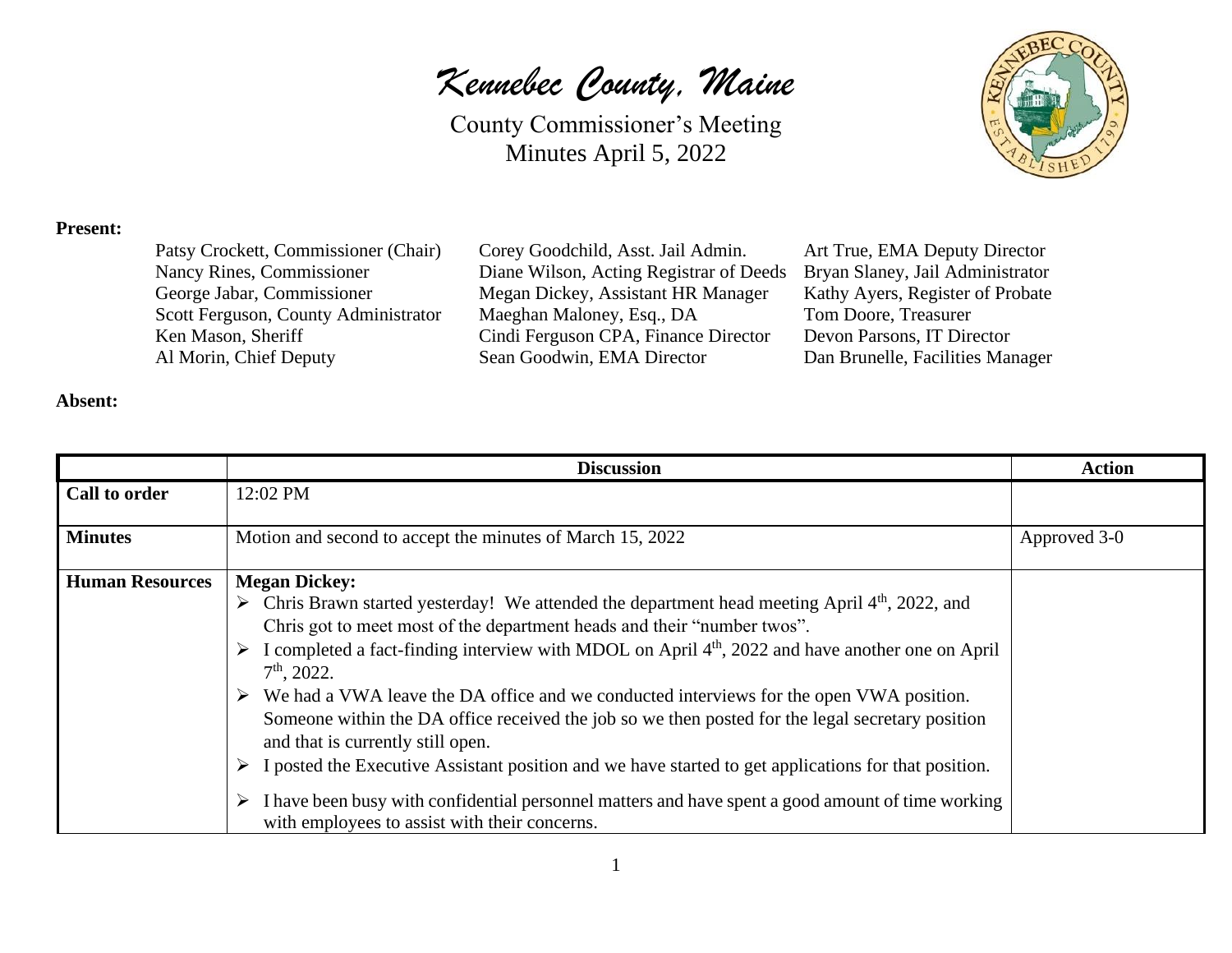

|                             | <b>Discussion</b>                                                                                                                                                                                                                                                                                                                                                                                                                                                                                                                                                                                                                                                                                                                                                                                                                                                                                                                                                                                                                       | <b>Action</b> |
|-----------------------------|-----------------------------------------------------------------------------------------------------------------------------------------------------------------------------------------------------------------------------------------------------------------------------------------------------------------------------------------------------------------------------------------------------------------------------------------------------------------------------------------------------------------------------------------------------------------------------------------------------------------------------------------------------------------------------------------------------------------------------------------------------------------------------------------------------------------------------------------------------------------------------------------------------------------------------------------------------------------------------------------------------------------------------------------|---------------|
|                             |                                                                                                                                                                                                                                                                                                                                                                                                                                                                                                                                                                                                                                                                                                                                                                                                                                                                                                                                                                                                                                         |               |
| <b>Treasurer</b>            | <b>Tom Doore, Treasurer:</b><br>$\triangleright$ We are about 75% into FY 22 Budget.<br>> General Fund is \$5,558,000 all invested in the Insured Cash Sweep account with Kennebec Savings<br>Bank. Recovery Cash Fund \$11,025,000 all invested in the Insured Cash Sweep account with<br>Kennebec Savings Bank. Our Investment Fund at the close of business yesterday had \$2,043,000<br>(face value of \$2,104,000) which is down about \$22,000 since last meeting.<br>\$1000-\$2,000 more than last year due to NACO & MCCA<br>There will be two regular warrants and 1 restitution warrant requiring signatures.                                                                                                                                                                                                                                                                                                                                                                                                                 |               |
|                             | Cindi Ferguson, CPA, Finance Director:                                                                                                                                                                                                                                                                                                                                                                                                                                                                                                                                                                                                                                                                                                                                                                                                                                                                                                                                                                                                  |               |
| <b>Finance</b>              | $\triangleright$ Tracie Lesperance put in her notice after the commissioners meeting two weeks ago. She has her<br>Bachelor of Science in Criminal Justice and has accepted a position in Florida where she will be<br>utilizing her degree and passion.<br>$\triangleright$ We posted and interviewed for the Finance Manager position and am excited to announce that Lisa<br>Bryant will be coming on board around April 15 <sup>th</sup> 2022. Lisa was the Finance Director for the Town<br>of Jay for 24 years and I have found her very easy to work with.<br>> Administrator Ferguson: She also has federal grant experience and very well versed on<br>governmental accounting.<br>Cindi Ferguson: We are currently working on the audit for fiscal year 2021 which ended last June.<br>I have motions to transfer funds for that fiscal year out of the reserve fund balance set aside for this.<br>$\triangleright$ Commissioner Rines: Reading of motions (attached and voting record at the end of the meeting<br>minutes. |               |
| <b>Sheriff/Corrections:</b> | <b>Sheriff Ken Mason:</b><br>Sheriff Morton of Penobscot County is very thankful for our help with housing inmates.<br>➤<br>Our K-9 Deputy is training with the dog, the K-9 knows what to do and the Deputy is learning and<br>working with the K-9.                                                                                                                                                                                                                                                                                                                                                                                                                                                                                                                                                                                                                                                                                                                                                                                   |               |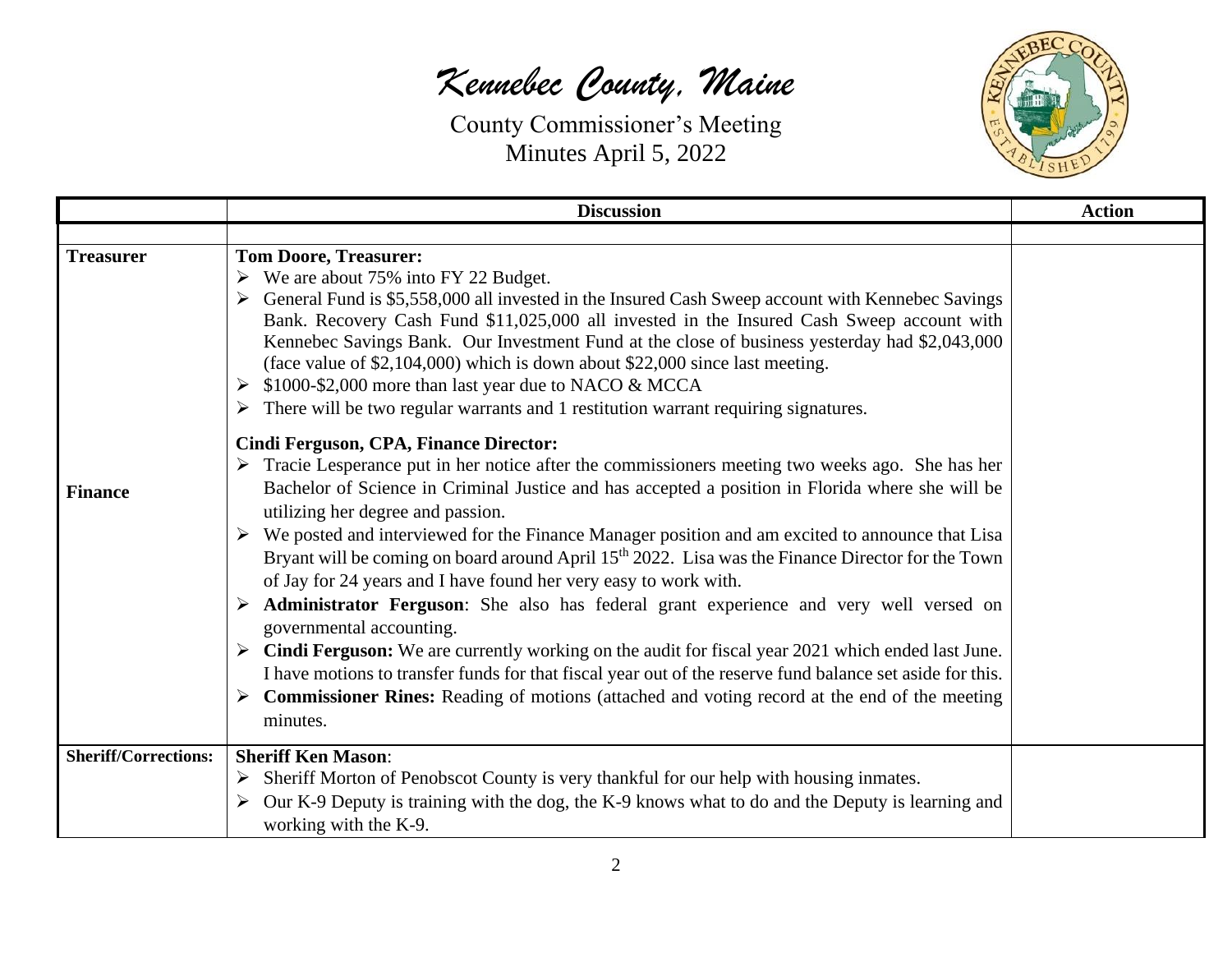

|                          | <b>Discussion</b>                                                                                                                                                                                                                                                                                                                                                                                                                                                                                                                                                                                                                                                                                                                                                                                                                                                                                                                                              | <b>Action</b> |
|--------------------------|----------------------------------------------------------------------------------------------------------------------------------------------------------------------------------------------------------------------------------------------------------------------------------------------------------------------------------------------------------------------------------------------------------------------------------------------------------------------------------------------------------------------------------------------------------------------------------------------------------------------------------------------------------------------------------------------------------------------------------------------------------------------------------------------------------------------------------------------------------------------------------------------------------------------------------------------------------------|---------------|
|                          | <b>Chairwoman Crockett:</b> Can you put the dogs together once they are trained?<br>➤<br><b>Sheriff Ken Mason:</b> They can work together but they must be kept separate.<br>➤<br>$\triangleright$ INMAR has provided us with boxes, bags, and shipping labels for drug take back similar to what<br>we would do but at no cost to the County.<br>$\triangleright$ We still have two employees deployed at the southern border and they are doing well. Their<br>deployment is 444 days.<br>$\triangleright$ Calls to service have been reasonable.                                                                                                                                                                                                                                                                                                                                                                                                            |               |
|                          | <b>Lieutenant Corey Goodchild:</b><br>$\triangleright$ Jail population is at 122 in house, and we are still housing 5 inmates for Penobscot. We take inmates<br>that are willing to work.<br>$\triangleright$ Commissioner Jabar: Does that shorten their sentence?<br>$\triangleright$ Lieutenant Corey Goodchild: We keep track of the Penobscot inmates work hours in the kitchen<br>and send it to their attorneys so they attorneys can do what needs to be done with it.<br>$\triangleright$ We have 1 active case of covid we are out of outbreak status.                                                                                                                                                                                                                                                                                                                                                                                               |               |
| <b>District Attorney</b> | <b>Maeghan Maloney Esq., District Attorney:</b><br>$\triangleright$ There is a new piece of legislation that allows children being able to testify remotely. They have the<br>research on what it does to children who has to testify in court. I have been working with Christie<br>the criminal clerk at the court to get this set up. Christie has been phenomenal in this project. We<br>have already identified a case that it will be necessary.<br>$\triangleright$ We have docket call today and yesterday.<br>Jury selection tomorrow and Thursday. Jury trials every month now. We want to fill up all the days<br>and we are prepared to.<br>$\triangleright$ We hired inhouse for the Victim Witness Advocate position and now will need to hire for a Legal<br>Secretary. Pay is an issue for hiring for this position, we have not had any applicants with experience.<br>We are lucky we have such committed employees who are willing to stay. |               |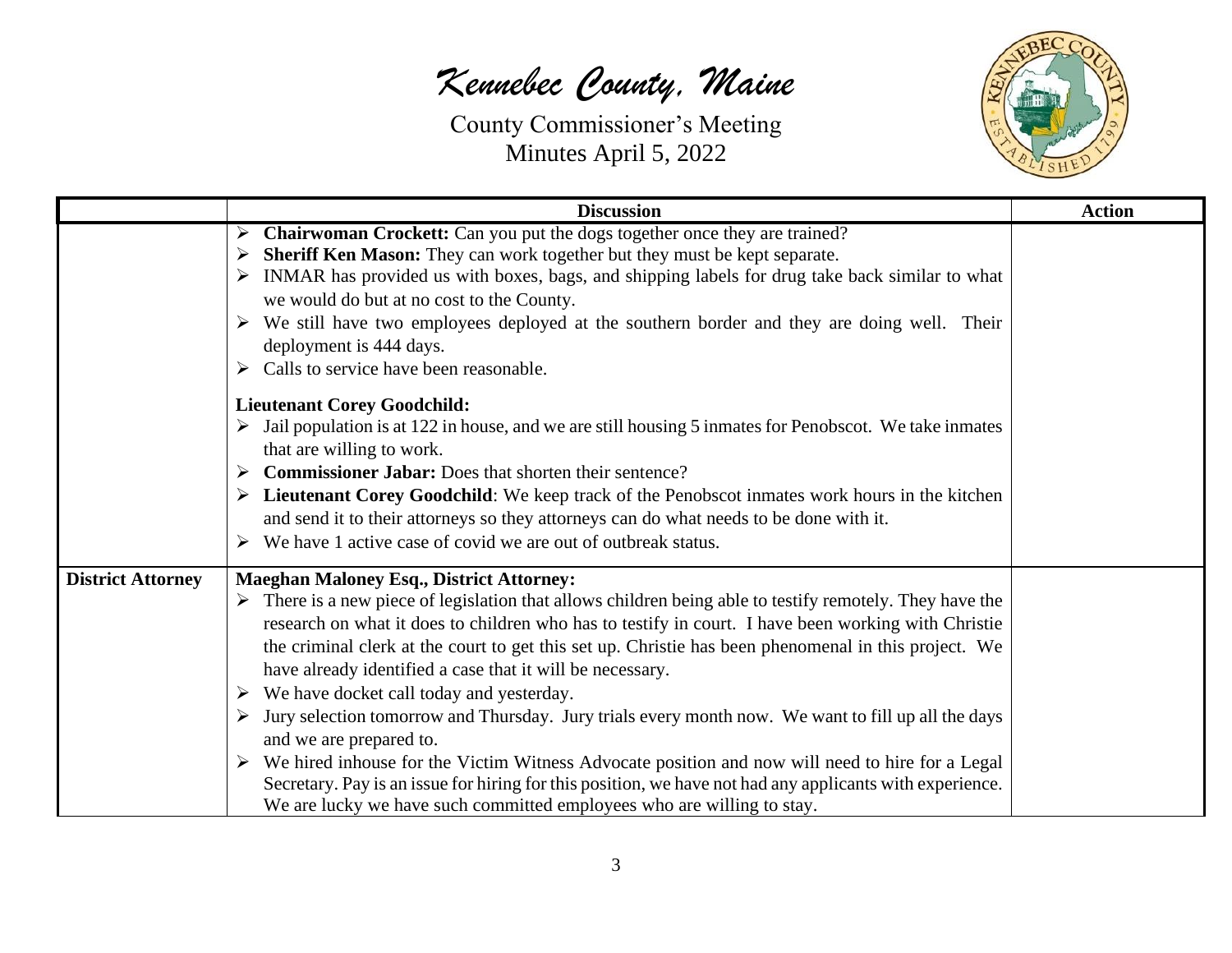

|                    | <b>Discussion</b>                                                                                                                                                                                                                                                                                                                                                                                                                         | <b>Action</b> |
|--------------------|-------------------------------------------------------------------------------------------------------------------------------------------------------------------------------------------------------------------------------------------------------------------------------------------------------------------------------------------------------------------------------------------------------------------------------------------|---------------|
|                    | $\triangleright$ My son Collin, 15, asked my husband and I to take him to an Olympic tryout and we went ahead<br>and did it for him. We were really surprised 6 days later that they chose him to be in the program.<br>He was tested by the head coach of Columbia Rowing. He's the first athlete in our family.<br>> Commissioner Jabar: A very good friend of ours, child just went through this program I should<br>connect you guys. |               |
| <b>Information</b> | <b>Devon Parsons, IT Director:</b>                                                                                                                                                                                                                                                                                                                                                                                                        |               |
| <b>Technology</b>  | IT operations are going well.                                                                                                                                                                                                                                                                                                                                                                                                             |               |
|                    | $\triangleright$ We have been helping HR move in the new office.                                                                                                                                                                                                                                                                                                                                                                          |               |
|                    | $\triangleright$ We have also been working on the Deeds systems, it's a slow process due to the number of images<br>that are on the computers.                                                                                                                                                                                                                                                                                            |               |
|                    | $\triangleright$ A fake email went out yesterday. Luckily it was during working hours and employees caught it and<br>we were able to put notice out to everyone not to follow the email.                                                                                                                                                                                                                                                  |               |
|                    | $\triangleright$ We had a walk-through last week for the key cards and locking mechanisms with Johnson Controls<br>and unfortunately, it's out of date. Some of the parts of this system is over 30 years old. It's a very<br>complicated system which has to work with mechanical locking systems, with control, with<br>maintenance, with the camera systems.                                                                           |               |
|                    | $\triangleright$ Commissioner Rines: do you think we are going to need to spend on this is fiscal year 2023?                                                                                                                                                                                                                                                                                                                              |               |
|                    | <b>Devon Parsons:</b> probably sometime in the future.                                                                                                                                                                                                                                                                                                                                                                                    |               |
| <b>Deeds</b>       | <b>Diane Wilson, Registrar of Deeds:</b>                                                                                                                                                                                                                                                                                                                                                                                                  |               |
|                    | For the month compared to March 2021 we are down \$10,000 but year to date we are up \$23,000.                                                                                                                                                                                                                                                                                                                                            |               |
|                    | $\triangleright$ EMA has been very helpful to our department.                                                                                                                                                                                                                                                                                                                                                                             |               |
|                    | We got the books back from Kofile.                                                                                                                                                                                                                                                                                                                                                                                                        |               |
|                    | $\triangleright$ Commissioner Rines: How do they look?                                                                                                                                                                                                                                                                                                                                                                                    |               |
| <b>EMA</b>         | Diane Wilson: They look fabulous, you should come see them.<br><b>Sean Goodwin, EMA Director:</b>                                                                                                                                                                                                                                                                                                                                         |               |
|                    | $\triangleright$ We have been busy with projects going on, some for EMA, some are Deeds projects, and we know                                                                                                                                                                                                                                                                                                                             |               |
|                    | Dan is busy, so we don't mind helping.                                                                                                                                                                                                                                                                                                                                                                                                    |               |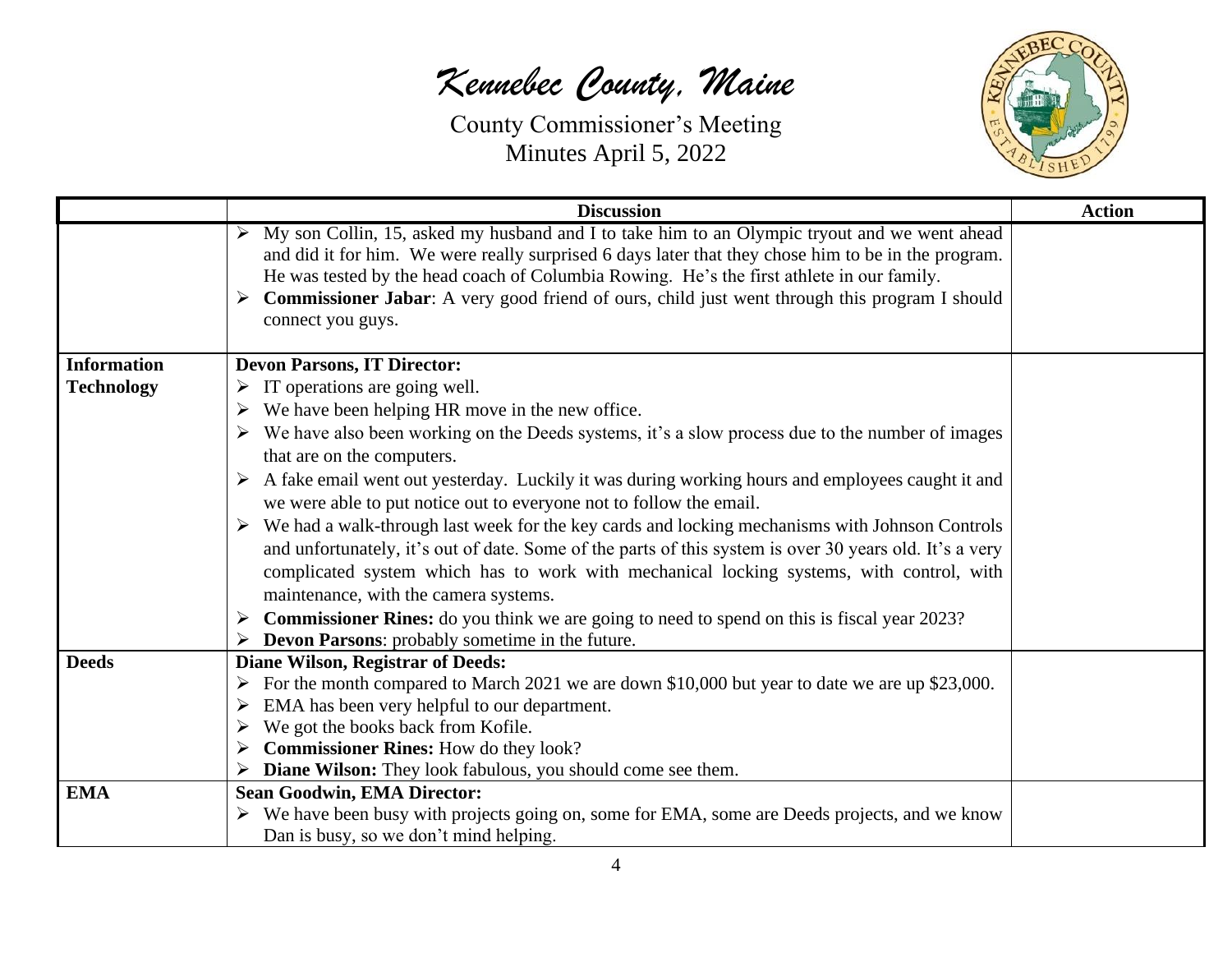

|                                       | <b>Discussion</b>                                                                                                                                                                                                                                                                                                                                                                                                                                                                                                                                                                                                                                                                                                                                                                                                                                                                                                                                                                                                                                                                                                                                                                                                                                                                                                                                                       | <b>Action</b> |
|---------------------------------------|-------------------------------------------------------------------------------------------------------------------------------------------------------------------------------------------------------------------------------------------------------------------------------------------------------------------------------------------------------------------------------------------------------------------------------------------------------------------------------------------------------------------------------------------------------------------------------------------------------------------------------------------------------------------------------------------------------------------------------------------------------------------------------------------------------------------------------------------------------------------------------------------------------------------------------------------------------------------------------------------------------------------------------------------------------------------------------------------------------------------------------------------------------------------------------------------------------------------------------------------------------------------------------------------------------------------------------------------------------------------------|---------------|
| ➤<br>➤                                | $\triangleright$ The antennas are working well. As it turns out we are doing really well. We have one more antenna<br>to put on the roof. Art, do you want to give them context?<br>Art True: We were able to reach someone in the Middle East.<br>$\triangleright$ We have a zoom call Friday with FEMA AND MEMA on mitigation. We are going to push back<br>because if you make the plan too complicated, they are going to look elsewhere which sends the<br>symbol that we are not doing our job.<br>Sean Goodwin: The town manager and the fire chief don't see reason to replace the Giles Rd Bridge<br>because there is another route right around the corner that can be taken easily. Art and I looked into<br>mitigation money for them but there is nothing we can do there.<br><b>Chairwoman Crockett:</b> Thank you guys for looking into it.                                                                                                                                                                                                                                                                                                                                                                                                                                                                                                              |               |
| <b>Facilities</b><br>➤<br>➤<br>➤<br>➤ | Dan Brunelle, Facilities Manager:<br>$\triangleright$ With regard to Johnson Controls, that is in the very beginning of looking into it.<br>Landscaping is going to be starting soon. Unfortunately, Officer Matthews doesn't have any trustees<br>that can help outside right now due to Covid so it will be a little harder to get that done along with<br>everything else.<br>HVAC needs servicing, I have Augusta Fuel looking into it. It is full of scale build up and it needs<br>to be taken apart and cleaned well so it doesn't travel up into the systems.<br>$\triangleright$ I am meeting with a contractor on Thursday to look at the chimneys. We are at the point where we<br>need those serviced, they are a hazard at this point.<br>$\triangleright$ Jail roof is causing a lot of problems right now. Roof pieces are coming off into rec yard which is<br>dangerous to inmates and if they get it for weapons. I don't know the historical aspect of replacing<br>the roof is.<br><b>Chairwoman Crockett:</b> I wonder if the historical society would help pay for it?<br><b>Dan Brunelle:</b> I am not sure that is a little out of my jurisdiction.<br>Has there been any discussion on what is happening with the weathervane?<br>Chairwoman Crockett: Maybe the State Museum would want it<br><b>Commissioner Rines:</b> That's a great idea. |               |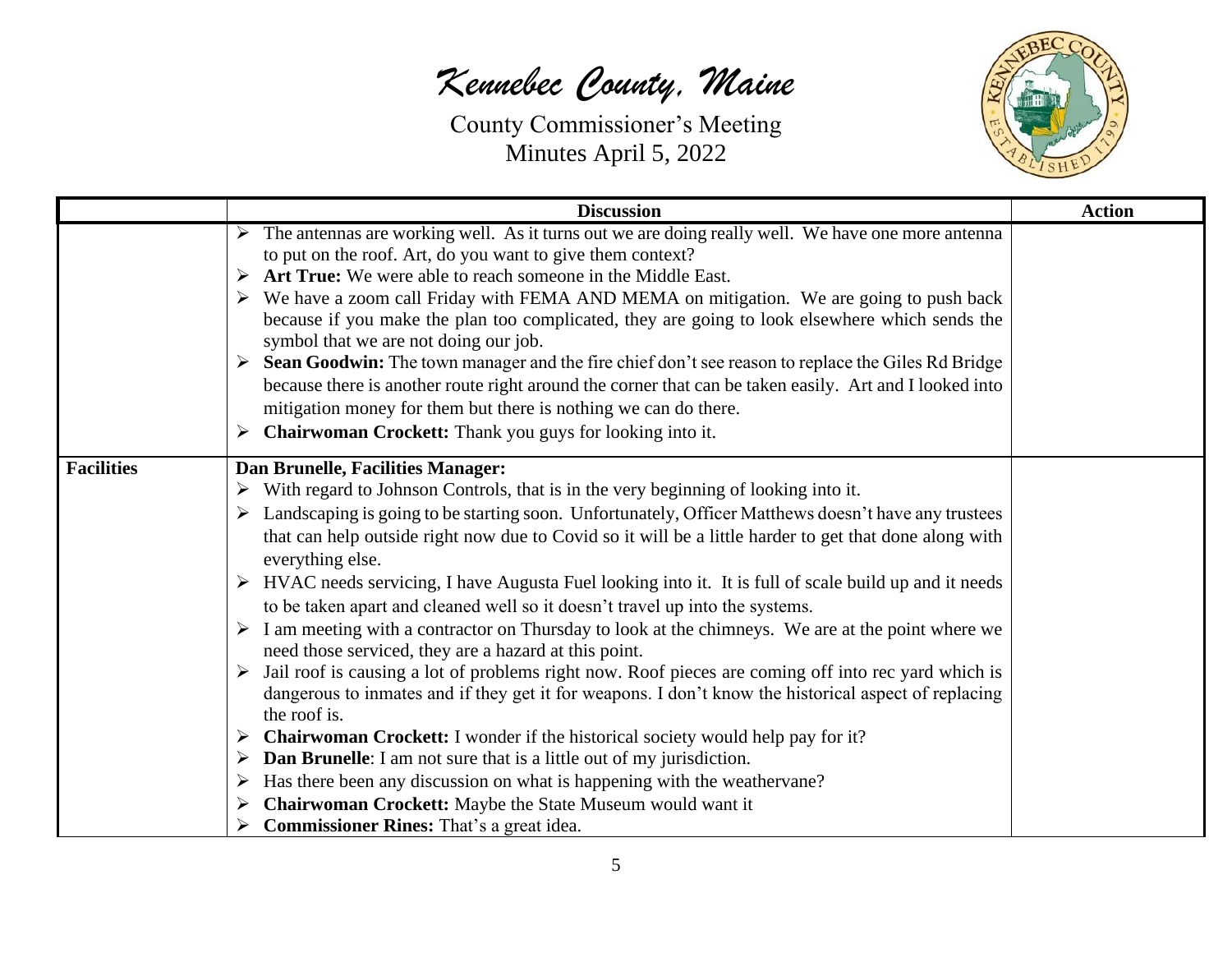

|                | <b>Discussion</b>                                                                                                                                                                                              | <b>Action</b> |
|----------------|----------------------------------------------------------------------------------------------------------------------------------------------------------------------------------------------------------------|---------------|
|                | > Dan Brunelle: Electric upgrade is almost complete. They have done a great job and found a lot of                                                                                                             |               |
|                | errors that have been fixed.                                                                                                                                                                                   |               |
| <b>Probate</b> | <b>Kathy Ayers, Register of Probate:</b>                                                                                                                                                                       |               |
|                | $\triangleright$ Bill LD1950 hasn't gone anywhere.                                                                                                                                                             |               |
|                | > Bill LD 1900 to change the procedure for a name change has gone through the Senate and will head<br>to the Governor's desk.                                                                                  |               |
|                | $\triangleright$ Getting rid of the publication requirement will have an affect our revenue because it will mean we<br>are no longer collecting a publication fee.                                             |               |
|                | $\triangleright$ We will have an increase in revenue for the County due to the increase is fees. We have a projected<br>revenue of \$300,000.                                                                  |               |
|                | $\triangleright$ Next month we are having a meeting with Vital Statistics on what they need from us on name<br>changes and what they need from us for death certificates. They believe we will be able to file |               |
|                | electronically eventually as well.                                                                                                                                                                             |               |
|                | ➤                                                                                                                                                                                                              |               |
| Administrator: | <b>Administrator Ferguson:</b>                                                                                                                                                                                 |               |
|                | $\triangleright$ ARPA - I had the weekly status call with BerryDunn. They are goning through applications and                                                                                                  |               |
|                | doing completing a risk assessment on the applications right now to see if they are eligible.                                                                                                                  |               |
|                | > Steve Daly wants to meet and discuss Waterville and the Lockwood project.                                                                                                                                    |               |
|                | > LD1 Submissions - Vienna and Wayne are still pending.                                                                                                                                                        |               |
|                | > Budget - We had a virtual Budget Meeting to figure out times and locations for the Budget Meetings.                                                                                                          |               |
|                | I would request the Commissioners move the budget forward to the Budget Committee.                                                                                                                             |               |
|                | $\triangleright$ Commissioner Jabar: We appreciate what you've done and what you are doing, and the long hours                                                                                                 |               |
|                | you've put in. We appreciate how detail orientated you are. Motion to present this scenario to the                                                                                                             |               |
|                | budget committee.                                                                                                                                                                                              |               |
|                | <b>Commissioner Rines:</b> I'd like to see it lower. When you distribute those that could be part of the                                                                                                       |               |
|                | message.                                                                                                                                                                                                       | Approved 3-0  |
|                | $\triangleright$ Personnel – I am reviewing the Local 327 contract which they have asked me to redline and update.                                                                                             |               |
|                | We also met with the Fraternal Order of Police (Sheriff). They presented their proposals for the                                                                                                               |               |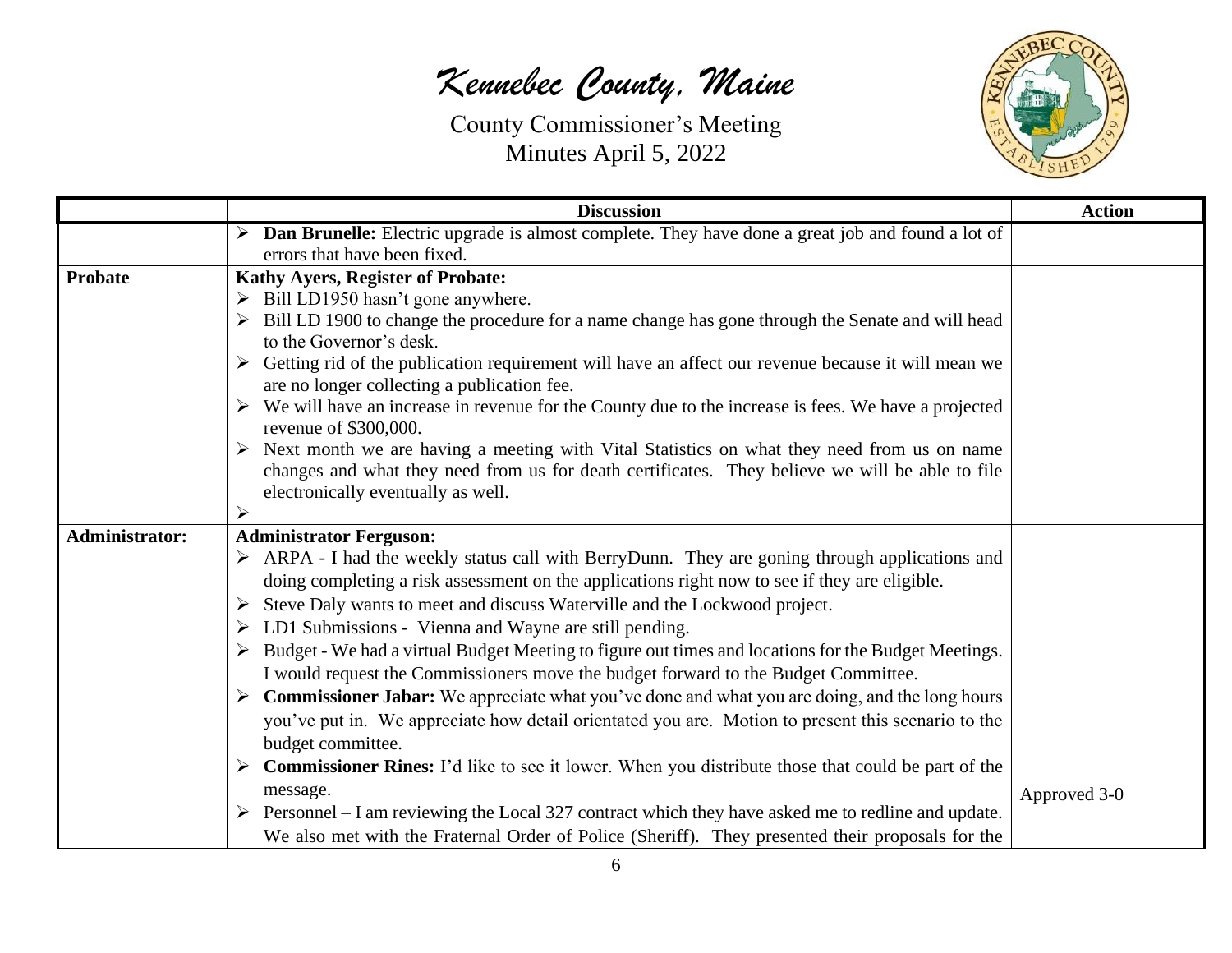

| <b>Discussion</b>                                                                                                                                                                                                                                                                                                                                                                                                                                                                                                                                                                                                                                                                                                                                                                                                                                                                                                                                                                                                                                                                                                                                                                                                                                                                                                                                                                                                                                                                                                                                                                                                                                                                                                                                                                                          | <b>Action</b> |
|------------------------------------------------------------------------------------------------------------------------------------------------------------------------------------------------------------------------------------------------------------------------------------------------------------------------------------------------------------------------------------------------------------------------------------------------------------------------------------------------------------------------------------------------------------------------------------------------------------------------------------------------------------------------------------------------------------------------------------------------------------------------------------------------------------------------------------------------------------------------------------------------------------------------------------------------------------------------------------------------------------------------------------------------------------------------------------------------------------------------------------------------------------------------------------------------------------------------------------------------------------------------------------------------------------------------------------------------------------------------------------------------------------------------------------------------------------------------------------------------------------------------------------------------------------------------------------------------------------------------------------------------------------------------------------------------------------------------------------------------------------------------------------------------------------|---------------|
| upcoming contract. Once I have reviewed it, and annotated the contract, I will forward to<br><b>Commissioner Rines.</b><br>$\triangleright$ Hill House – the floors were redone in the new HR office and the Large Conference Room on the<br>first floor. I have asked the Facilities folks to make sure all chairs have rubber tips on them to<br>protect the floor. I feel we got to these floors just in time.<br>$\triangleright$ MCCA sent a request over to Commissioner Liberty on the reserve fund, which I followed up on.<br>It will take a few weeks to get the funding due to state processes. There is more reserve funding<br>which I plan to ask for.<br>Judiciary is directing Dan (Facilities) to do projects in the old courthouse; I don't believe they have<br>➤<br>the authority to do so; it is a county building. I will be looking into this agreement<br>$\triangleright$ The jail has been asked to report monthly on key measures; ADP, per capita, overtime, programs<br>(number of participants, graduates, etc.).<br>$\triangleright$ HR/ Finance has been asked for Overtime information to be reviewed in the context of the budget<br>to make sure we are on track.<br>Rural patrol, while mentioned to CJPSC(Criminal Justice Public Safety Committee), there has been<br>no further correspondence. The State Police did as Kennebec County if any Deputies were in the<br>budget to compensate the State Police mission change to move away from rural patrol; answer, no.<br>Three deputies have already been added to the Sheriff's ranks to accommodate this change several<br>years ago, with no funding from the State. This is an unfunded mandate. In the State Supplemental<br>the State Police are getting 18.5 positions (\$3.6M) for other activities.<br>➤ |               |
| Angus King has solicited interest in Congressionally Directed Spending (CDS). I think there might<br>be an application to the security concerns at the court. I am looking into possible funding.<br>SAMs Number – we have had difficulty with the Federal Service Desk in reinstating our SAMs<br>number, which will be replacing Dunns. To further complicate things they are now calling it<br>UEI(Unique Entity Identifier).                                                                                                                                                                                                                                                                                                                                                                                                                                                                                                                                                                                                                                                                                                                                                                                                                                                                                                                                                                                                                                                                                                                                                                                                                                                                                                                                                                           |               |